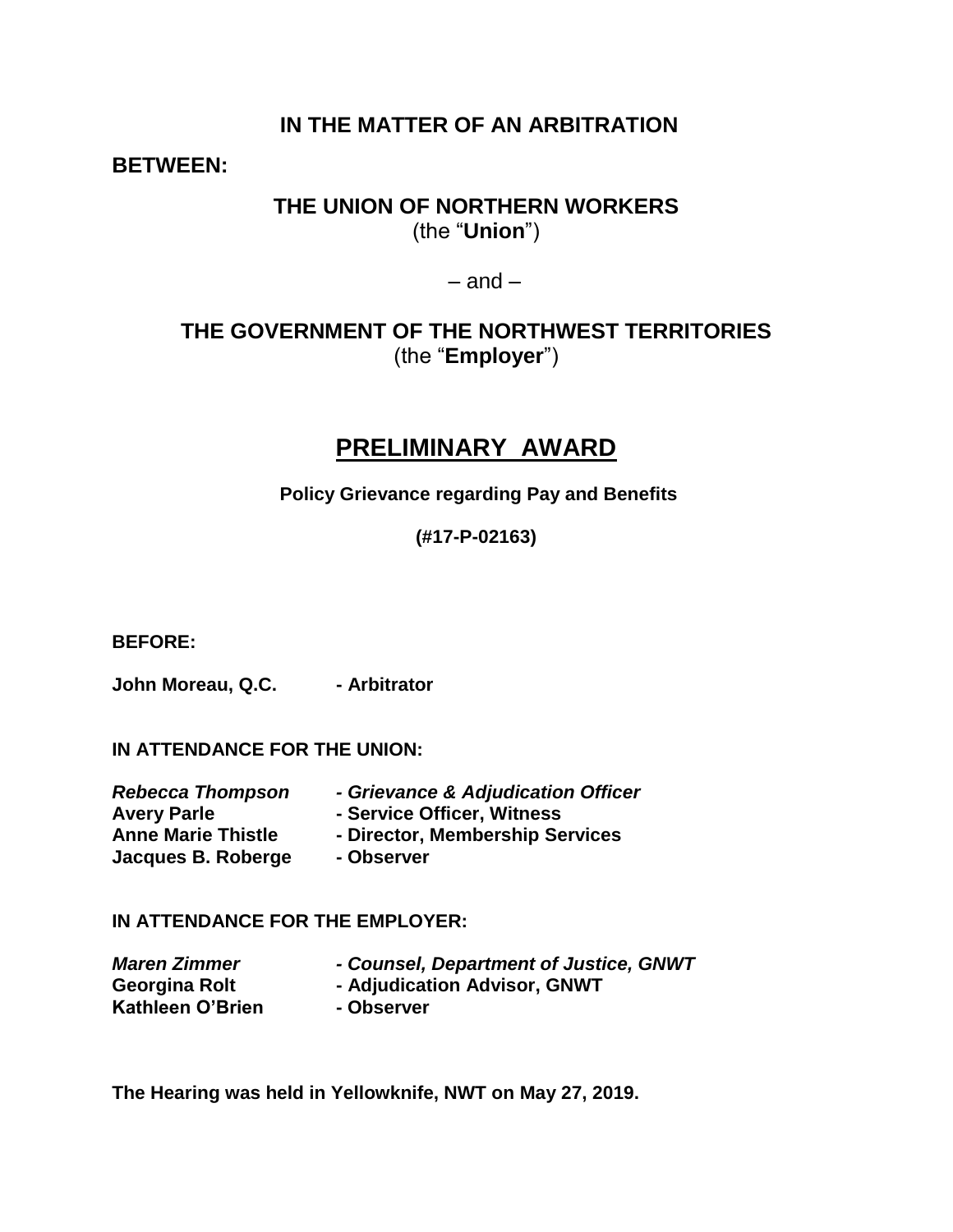### **AWARD**

#### **INTRODUCTION:**

The Union submitted policy grievance #17-P-02163 at the Final Level on August 14, 2017 claiming that a number of members in the bargaining unit had not been provided benefits within the accepted timelines set out in the collective agreement. Two examples from members were cited in the grievance. The Employer claimed in reply on October 6, 2017 that the two examples were isolated incidents and that it would continue with its longstanding practice to address individual concerns as they arose.

The Union referred the grievance to arbitration on October 6, 2017. Several other individual examples arose subsequent to the grievance being referred to arbitration involving delays regarding both benefits and pay issues. In a conference call prior to the arbitration, the Employer indicated that it was reserving its right to raise a preliminary objection relating to the scope of the grievance.

The hearing began on May 27, 2019 at which time I heard evidence and submissions on the preliminary objection of the Employer. I agreed with the request of the Employer, and over the objection of the Union, that I would issue a Preliminary Award dealing with the Employer's preliminary objection with respect to the scope of the hearing before hearing any further evidence on the merits of the grievance.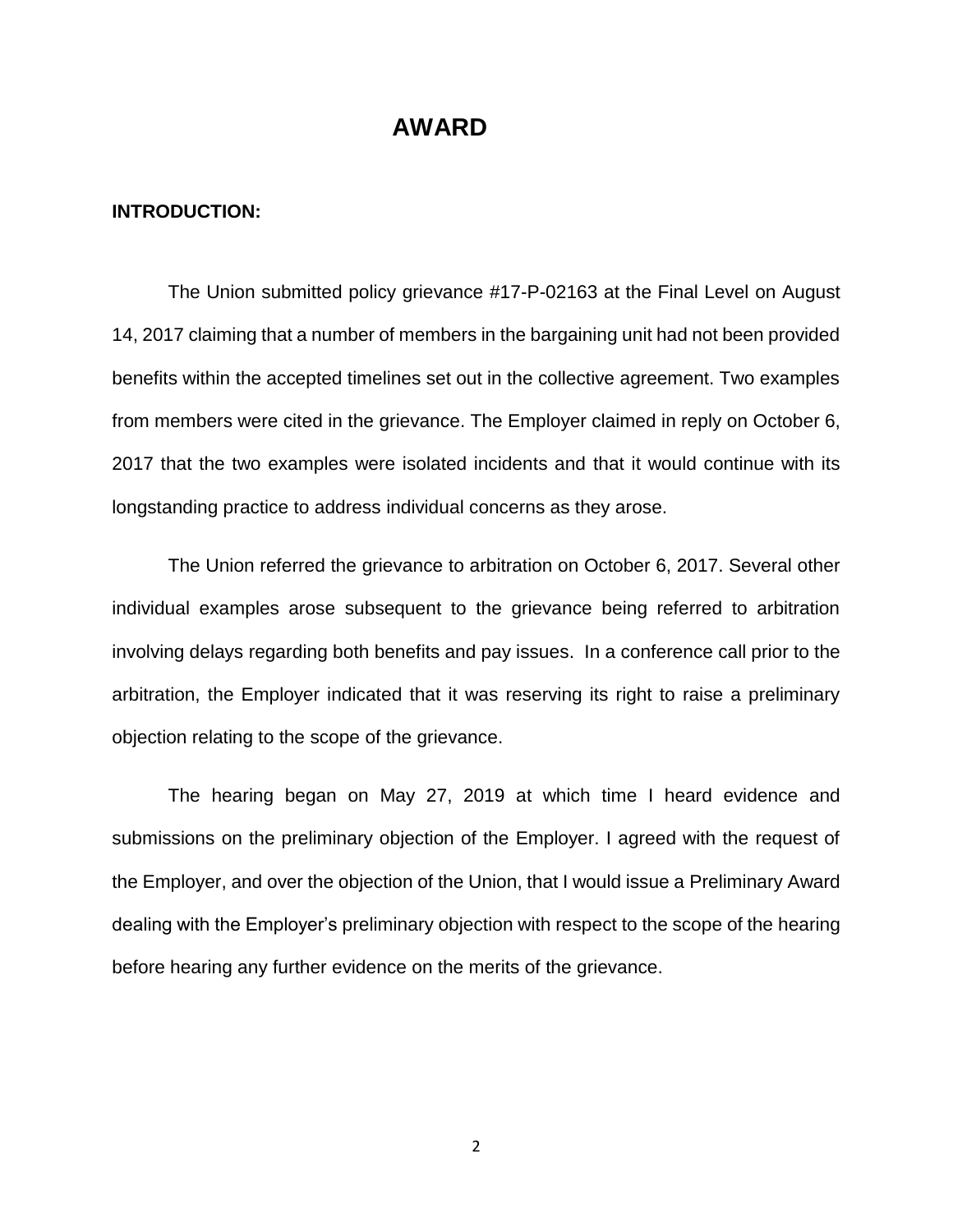The Employer called Georgina Rolt, Adjudication Advisor GNWT, to testify on the preliminary issue regarding the scope of the grievance. The Union replied with the testimony of Avery Parle, Service Officer, UNW.

#### **TESTIMONY OF THE WITNESSES**

Ms. Rolt held the position of Labour Relations Advisor with the Employer before being promoted to the position of Adjudication Advisor in January 2018. She explained that all First Level and Final Level grievances are assigned to one of five Labour Relations Advisors who cover the individual GNWT Departments. In the event a grievance is not resolved and is forwarded to arbitration, the Labour Relations Advisor prepares the grievance file for Ms. Rolt.

Ms. Rolt first became acquainted with the current grievance in August 2017 when she held the position of Labour Relations Advisor. Ms. Rolt emailed the Union's Mr. Parle on August 16, 2017 requesting that she be provided with *"…all the specifics and documents from employees in relationship to the allegations of benefits not being provided within a reasonable time frame."* Mr. Parle provided further examples subsequent to the filing of the grievance of individuals, including casual employees, who had not been provided benefits. Mr. Parle noted in one email dated September 26, 2017 several examples of the types of benefits that were outstanding. He noted in that regard the following: *"Some examples are inclusive but not limited to Medical, Dental, Pension, Relief Bank, Relocation Allowance, Ultimate removal etc."* In each case, Ms. Rolt investigated the issues as they were brought to her attention by Mr. Avery.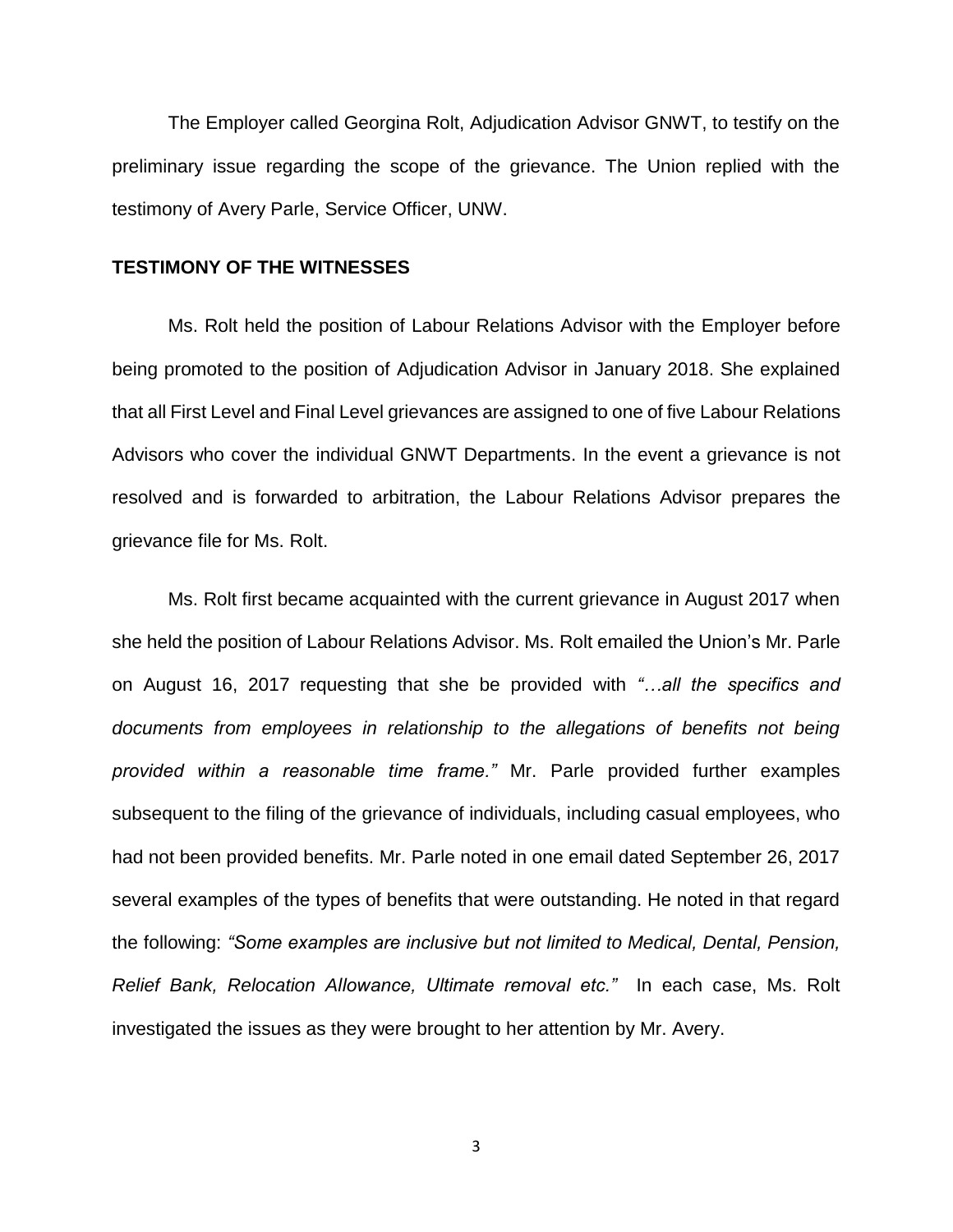Ms. Rolt and Mr. Avery continued to address individual examples in email correspondence in 2017 and in 2018 where members of the bargaining unit were claiming that they were not being provided with benefits in a timely manner. Some of the individual issues did not strictly speaking involve benefits but rather also touched on pay issues. For example, in one case, an individual did not have his pay automatically deposited into his bank account but rather was paid by cheque, which caused a delay. The matter was investigated by the Employer and it was determined that the employee's cheque had to be physically deposited to the individual's bank account because it was an off-cycle payment which fell outside the 26-week pay period during which time automatic bank deposits took place. In another instance, a correctional officer claimed that he was not being paid in a timely manner for hours worked. Ms. Rolt responded to Mr. Parle requesting details of this claim, including the dates worked and whether the individual had made contact with the supervisors.

In all of her email correspondence involving each of the issues raised during the 2017 to 2018 period, Ms. Rolt acknowledged in her response emails that the Union maintained the right to raise the concern of the member as part of this arbitration. In that regard she stated in reference to the individual's concern: *"I have noted the example and the union's position which I understand the union intends to rely on for Grievance #17-P-02163".*

Ms. Rolt further testified in these proceedings that she recognized that the Union wished to raise pay issues along with benefits issues at this arbitration. In her view, however, pay is compensation for work performed and is dealt with as a stand-alone item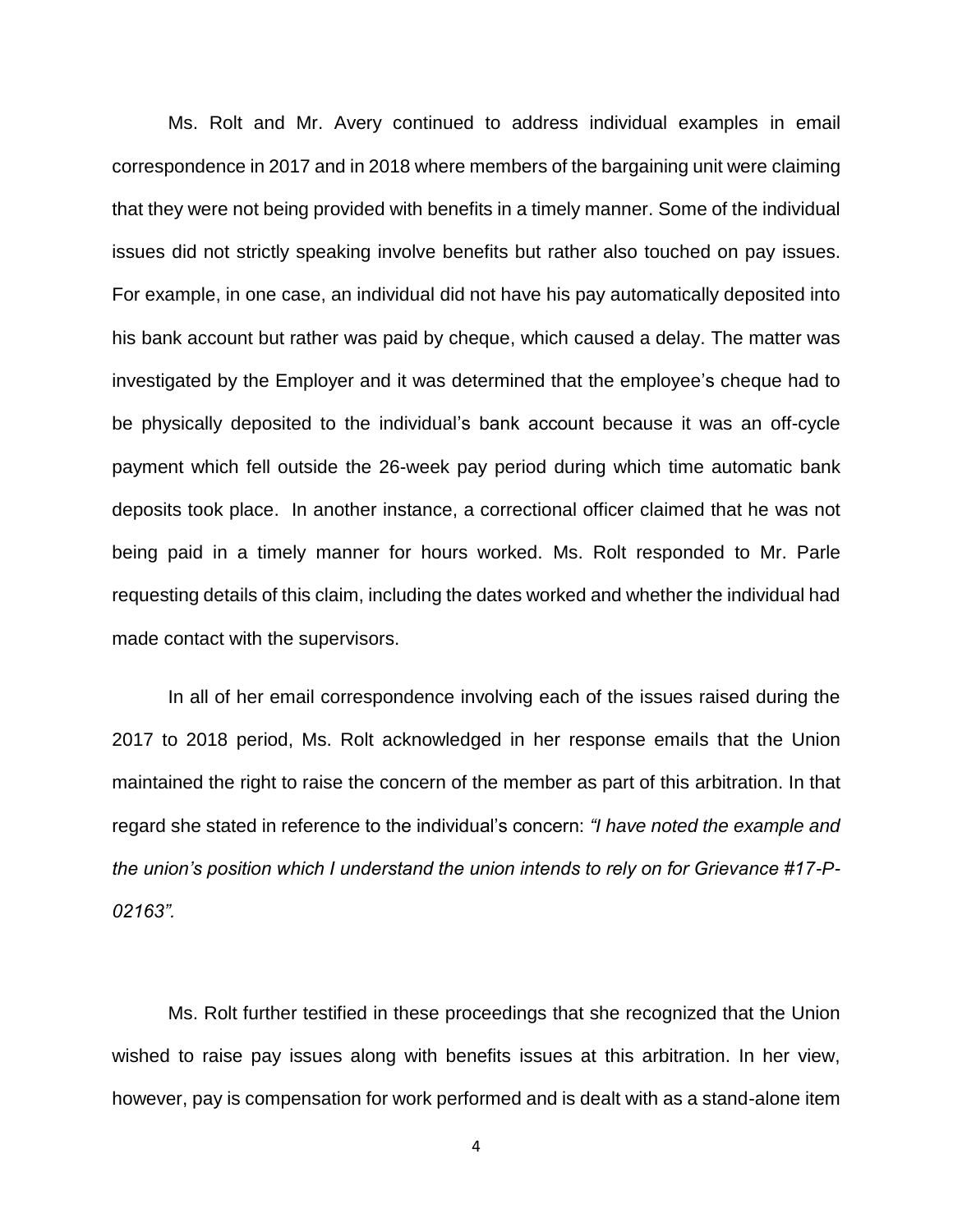through the GNWT payroll system. In her words: *"…pay is never a benefit".* Under crossexamination, Ms. Rolt confirmed that benefits deductions are typically set out on an employee's pay cheque.

Mr. Avery testified that he had only recently been hired as a Service Officer for the UNW when he completed and filed the current grievance on August 14, 2017. He reviewed in his testimony the template of the grievance form which includes a drop-down menu entitled *"Nature of the Grievance".* In this case, he testified that he picked the section of the menu identifying the grievance as a *"Pension/Insurance"* issue. In the narrative portion of the grievance, under the heading *"We request that",* Mr. Parle noted that the first four paragraphs were standard clauses typically used in all their grievances. The last three paragraphs focussed on the relief being requested by the Union. Grievance #17-P-02163 reads:

…

5. That the employer complete an audit to ensure all bargaining unit members are receiving their benefits within accepted timelines and that members applications are not getting lost, misplaced or forgotten about and the benefits department is ensuring it is responding to all inquiries in a timely manner.

6. That all affected members who have not received their benefits in a timely manner to the fault of the employer be compensated for all out of pocket expenses that would have been covered retroactively and that their issues with setting up benefits be remedied immediately.

7. That all affected members be awarded damages in the amount of 10,000 dollars.

Mr. Avery further testified that the main issue leading up to the grievance was that members of the Union were experiencing delays having their benefits set up, including not receiving any responses to their repeated requests for assistance. Employees also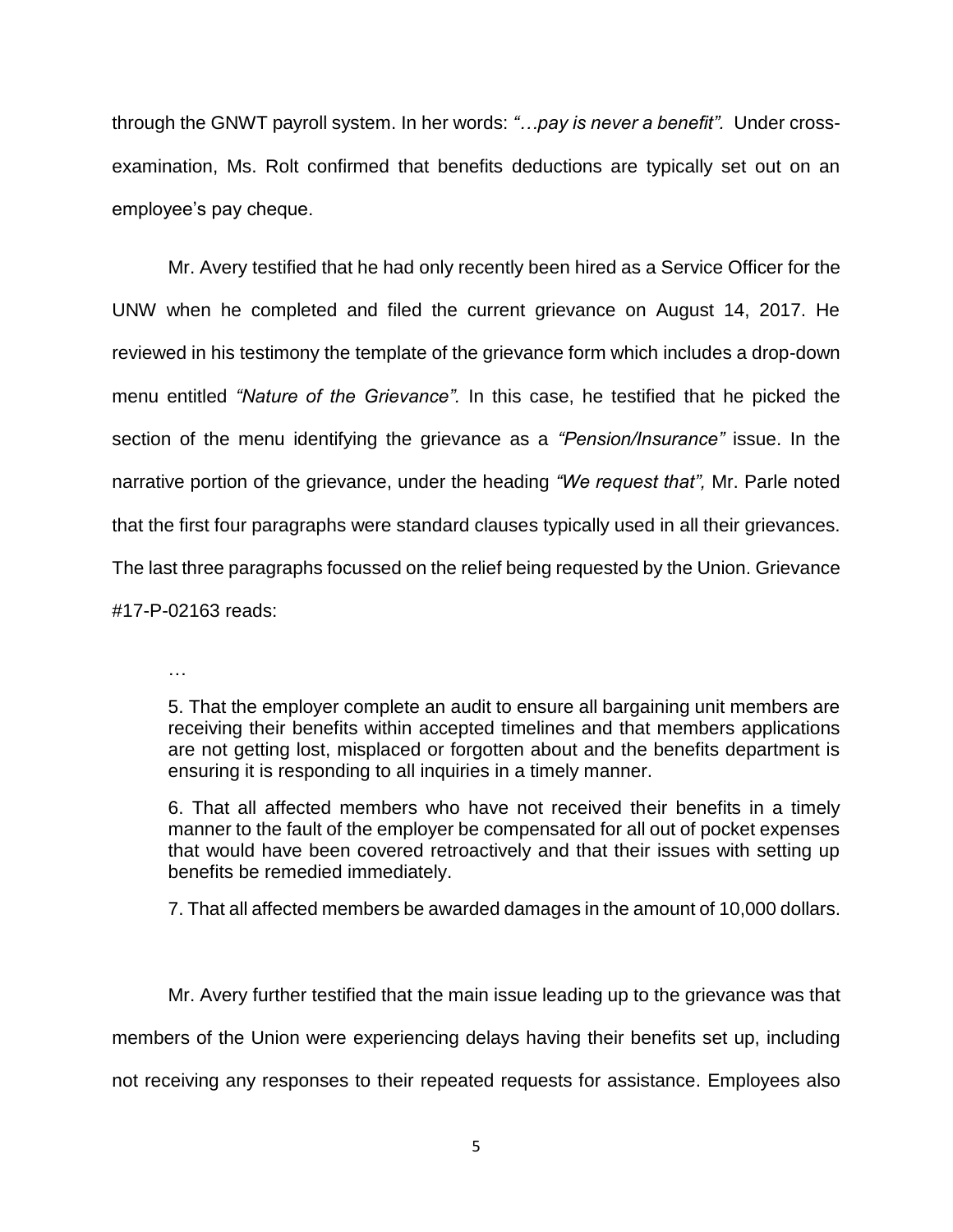expressed dissatisfaction with the Employer's "Helpdesk" and the backlog that appeared to be taking place at the Human Resources Department. Given the number of employees with outstanding benefit issues, he determined that the most appropriate way to go forward was to sum up the issue through a policy grievance. Mr. Avery did say, however, that the issues have improved over time; in his words "it was not as egregious as it once was" for employees.

Mr. Avery was asked about his interpretation of Ms. Rolt's email and in particular her statement that she *"…noted the example and the union's position which I understand the union intends to rely on for Grievance #17-P-02163".* Mr. Avery testified that he understood the email response to be an acknowledgement of the concern raised by the Union on behalf of the member(s) and that it "would go on the file with the rest of them." He further understood from the email responses during that period of time that the Employer recognized the issue and that there was no need for him to file separate grievance for each claim. Had there been an objection by the Employer to including the individual pay issues which arose after the grievance was filed, Mr. Avery testified that he would have filed a separate grievance for each of them.

Mr. Avery reiterated that the overall underlying issue was the length of time it took to obtain a response by the Human Resources Department, and in particular from the Helpdesk, to his member's concerns. In his view, pay is in itself a type of a benefit given that, similar to all other benefits enumerated in the collective agreement, benefits are earned if an employee works in the same way as pay is earned for work performed.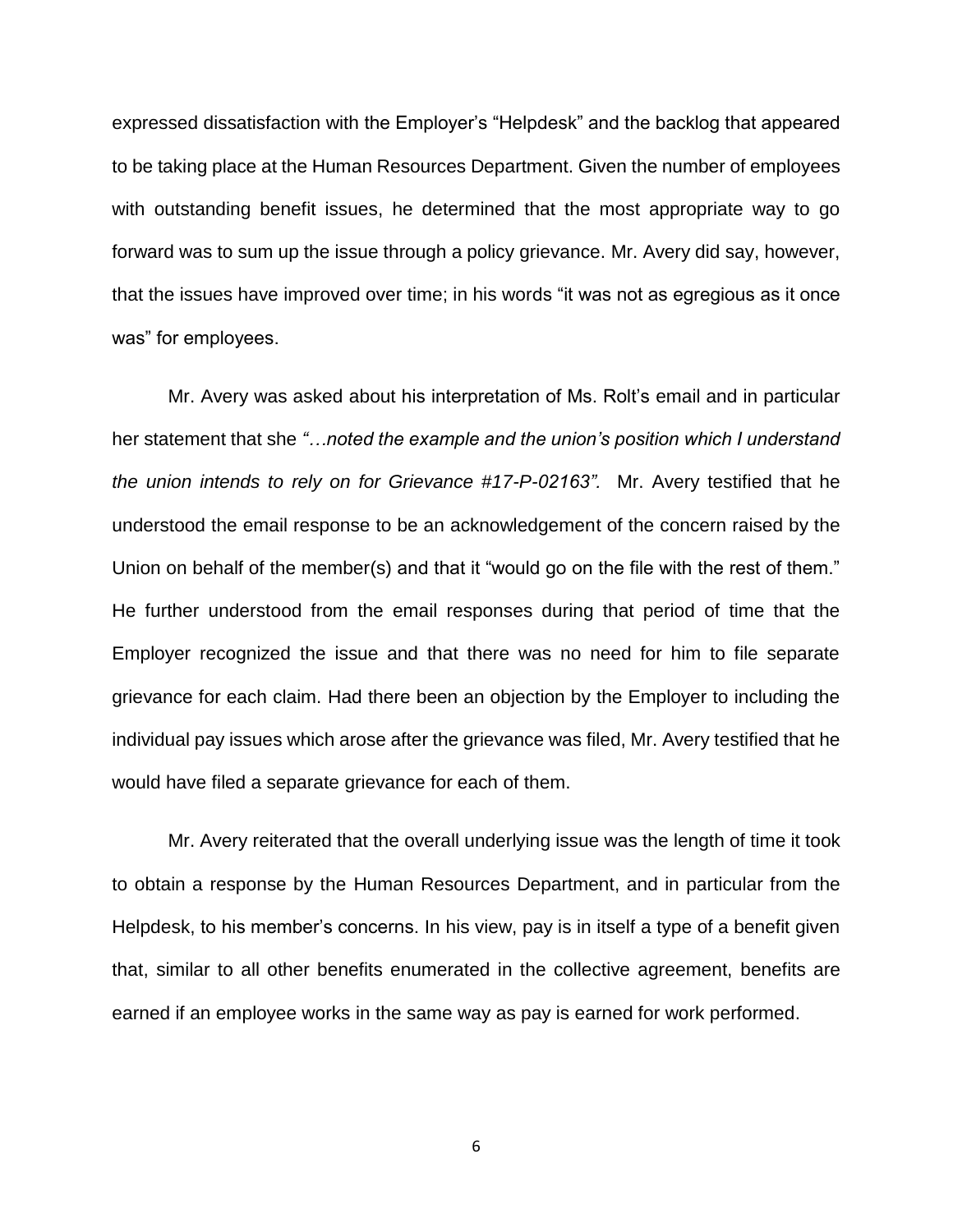### **EMPLOYER SUBMISSIONS**

Counsel noted that under article 37.19, a difference which arises between the parties may only be referred to arbitration "after exhausting the grievance procedure". The Union is therefore prevented from raising a new issue after a grievance has been referred to arbitration. See: *GNWT v. UNW* (2011) N.W.T.S.C. 32 (Richard J.); *St. Joseph's Health Centre, Toronto v Ontario Nurses Association* (Slotnick) (Ontario)(October 24, 2018).

A reading of the grievance indicates that the concern over pay as an issue in dispute was never raised by the Union in the original policy grievance. What was raised is clearly issues involving claims of delay in the payment of benefits. Pay was never in the mind of the Union or the Employer when this grievance was referred to arbitration. See: *Nadeau v. Deputy Head (Corrections Canada)* 2014 P.S.L.R..B 82 in support of the proposition that the Employer should know the specifics of a grievor's complaint in order that it may address and try to resolve it during the course of the grievance procedure.

The Employer further submits that the principles of arbitration require that there be a "back and forth" discussion of the issue in dispute through the steps in the grievance procedure. In this case, the Union is attempting to expand the scope of the grievance to include pay.

The Employer noted in that regard that the issue of pay was admittedly raised by the Union in its correspondence, but only to the extent that it would be argued at arbitration. The Employer did not waive its rights in the email correspondence to object to the jurisdiction of the arbitrator to hear the pay issue.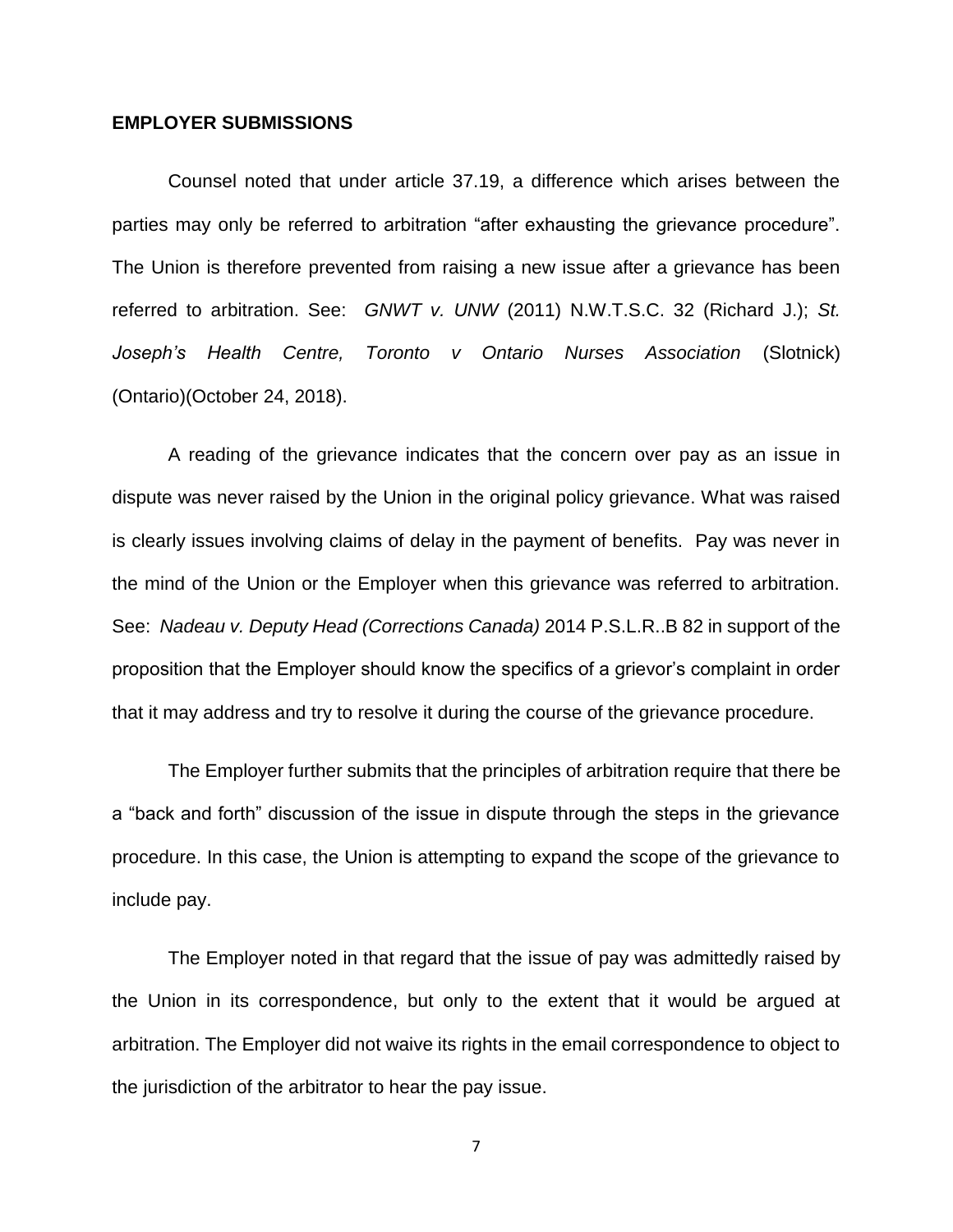The unresolved issue, and the essence of the grievance, was the matter of benefits not being delivered in a timely manner i.e. employees were not receiving reimbursement for their dental plan or relocation expenses. Pay is a separate provision with all its particulars set out expressly under article 24 and Appendix B.

Counsel for the Employer further notes that pay was never referenced in the particulars of the grievance document nor is there an allegation that article 24 was breached. The issue of pay was never brought up prior to the filing of the grievance and the Union is prevented on the basis of the applicable arbitral principles from doing so now.

#### **UNION SUBMISSIONS**

The Union submits that raising the issue of pay does not change the fundamental nature of the grievance. It is simply another example of a type of benefit that is not being provided in a timely manner by the Employer. In the Union's view, benefits are grouped together under the collective agreement and any questions that arise, whether they be in relation to matters of relocation or pay, for example, all go the Human Resources Helpdesk for a response. The fundamental nature, and the crux of the grievance, has not changed. It includes a broad scope of items such as pensions, health and welfare benefits and insurance. Like pay, they all have a monetary value and are part of the compensation package for employees under the collective agreement.

The Union also asserts that the Employer was fully aware of the issue raised by the Union with respect to delays in the processing of pay and benefit claims prior to the referral of this grievance to arbitration. Counsel notes that in one case a Ms. Chaisson, who was employed in Sachs Harbor, was not being paid as a result of issues she was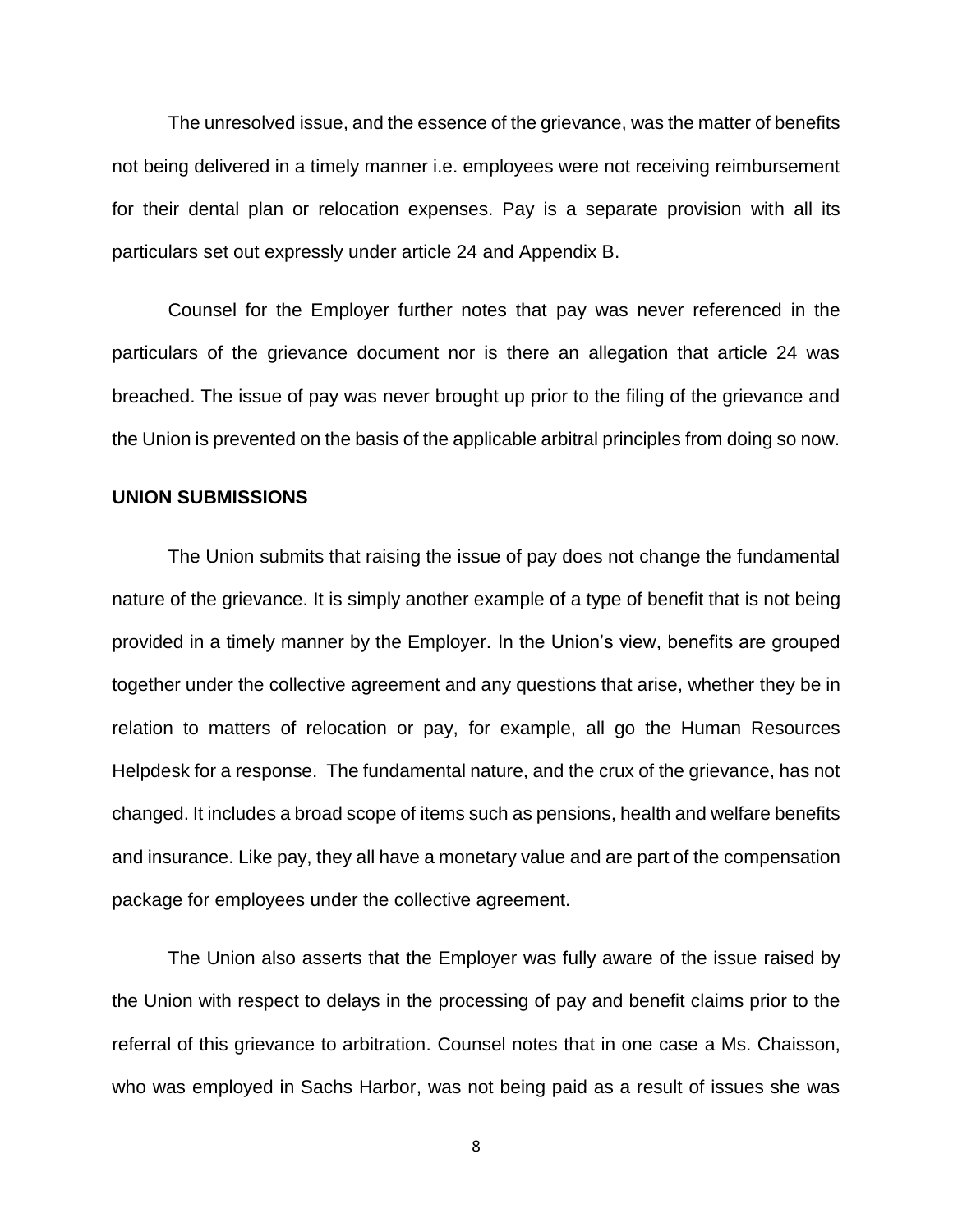experiencing with the payroll system (Peoplesoft) and filed a grievance (17-E-02213) on December 12, 2017. That grievance was resolved. The same pay issues were raised by the Union again when Ms. Chiasson experienced similar pay issues resulting from work completed between August 29 and September 10, 2018. The Employer, similar to all the other examples adduced in evidence, acknowledged the understanding that her issues would be included in the current grievance (17-P-02163).

The Union submits that the Employer failed to put the Union on notice in its correspondence that it was objecting to the scope of the grievance. Indeed, the Employer acknowledged that the various claimants pay and benefit issues with Human Resources Department, and the Helpdesk in particular, would be added to the current grievance at arbitration. The Employer acquiesced to the addition of the items by acknowledging in writing in each case that the Union intended to rely on the example provided at arbitration. By objecting some two years later to the hearing of the pay issue the Employer has denied the Union the opportunity to resolve these issues at an earlier time. From the Union's perspective, this amounts to a breach of article 1.01 to maintain a harmonious and mutually beneficial relationship between the parties.

The Union further submits that the Employer's objection to raising a pay issue is a technicality. At the core of the Union's grievance, as noted, is a system which failed to deliver proper services involving compensation items which employees are entitled to under the collective agreement. The facts here, in the Union's view, are similar to those set out in a decision of Arbitrator Ponak *GNWT v. PSAC (Rest and Meal breaks)* (April 22, 2018) where he found in the exchange of documents that senior Union and Employer representatives understood the broad scope of the grievance. Further, the absence of a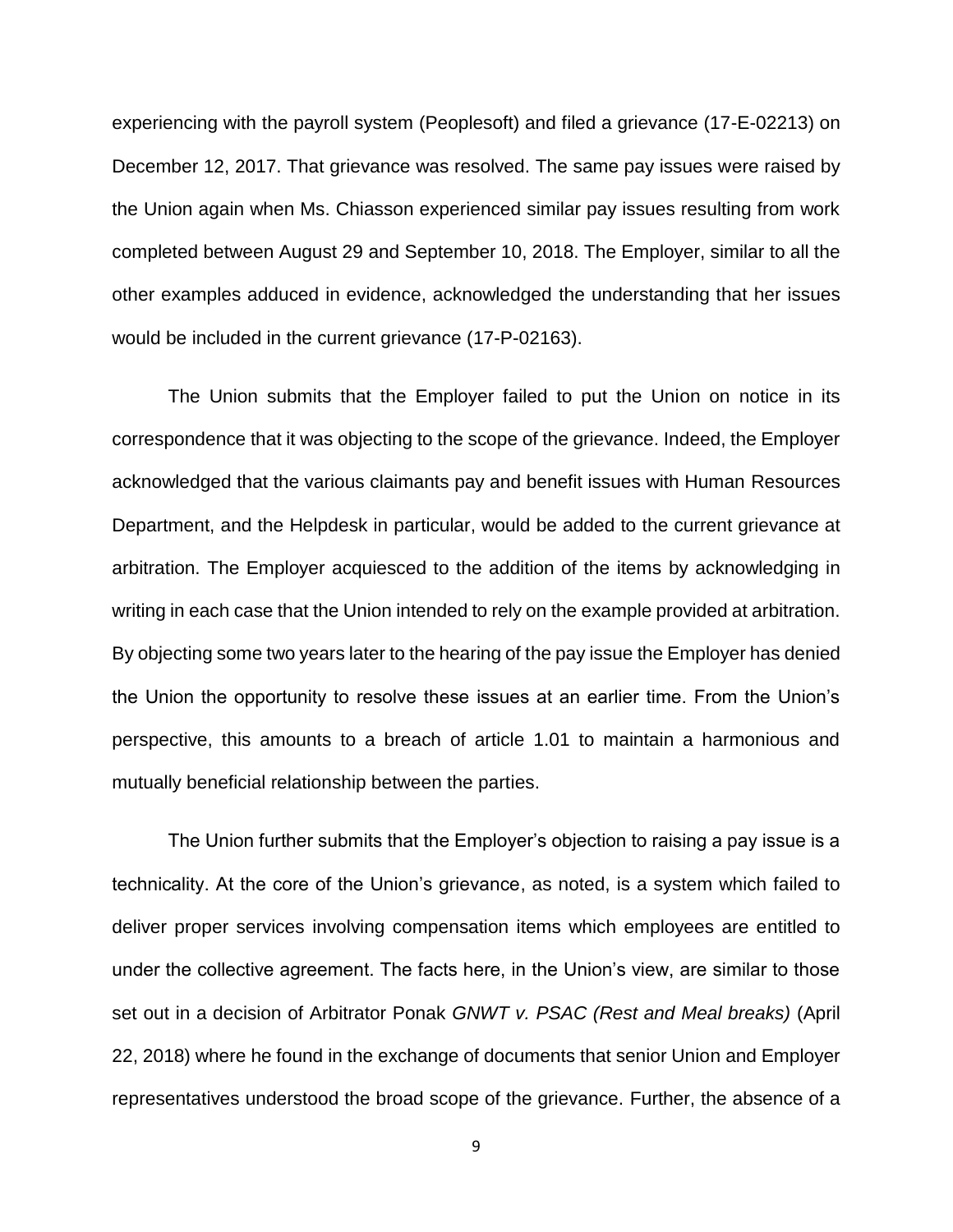reference to Article 24 as part of the general recitation of alleged breached provisions in the grievance does not preclude the arbitrator from dealing with it in the context of the collective agreement as a whole.

### **EMPLOYER REPLY**

Counsel for the Employer noted that the discussions between the Union and the Employer in the decision of Arbitrator Ponak involving *Rest and Meal Breaks* occurred both before and after the grievance was referred to arbitration. The additional pay issues raised by the Union here occurred only after the arbitration process was engaged. Counsel also notes that, in reading the grievance, one would objectively not understand that the issue concerned pay arising out of the payroll system but rather reimbursement issues involving benefits. All indications in the grievance point to the issue being limited to one of benefits. Unlike the benefits concerns, the pay issue was not exhausted through the steps of the grievance procedure before being referred to arbitration. The Union, if that was their intent, should have drafted the grievance to show that the core issue was a failure within the system to process pay and benefits promptly rather than just a failure to pay benefits.

#### **ANALYSIS**

The Employer has raised a preliminary objection that my jurisdiction should not extend to resolving those pay issues that arose since the referral to arbitration.

It is helpful to start with the principle that grievance documents, unlike court pleadings, should be broadly construed in order to deal with the issue at the heart of the dispute. I note in that regard the comments of the Ontario Court of Appeal in *Blouin*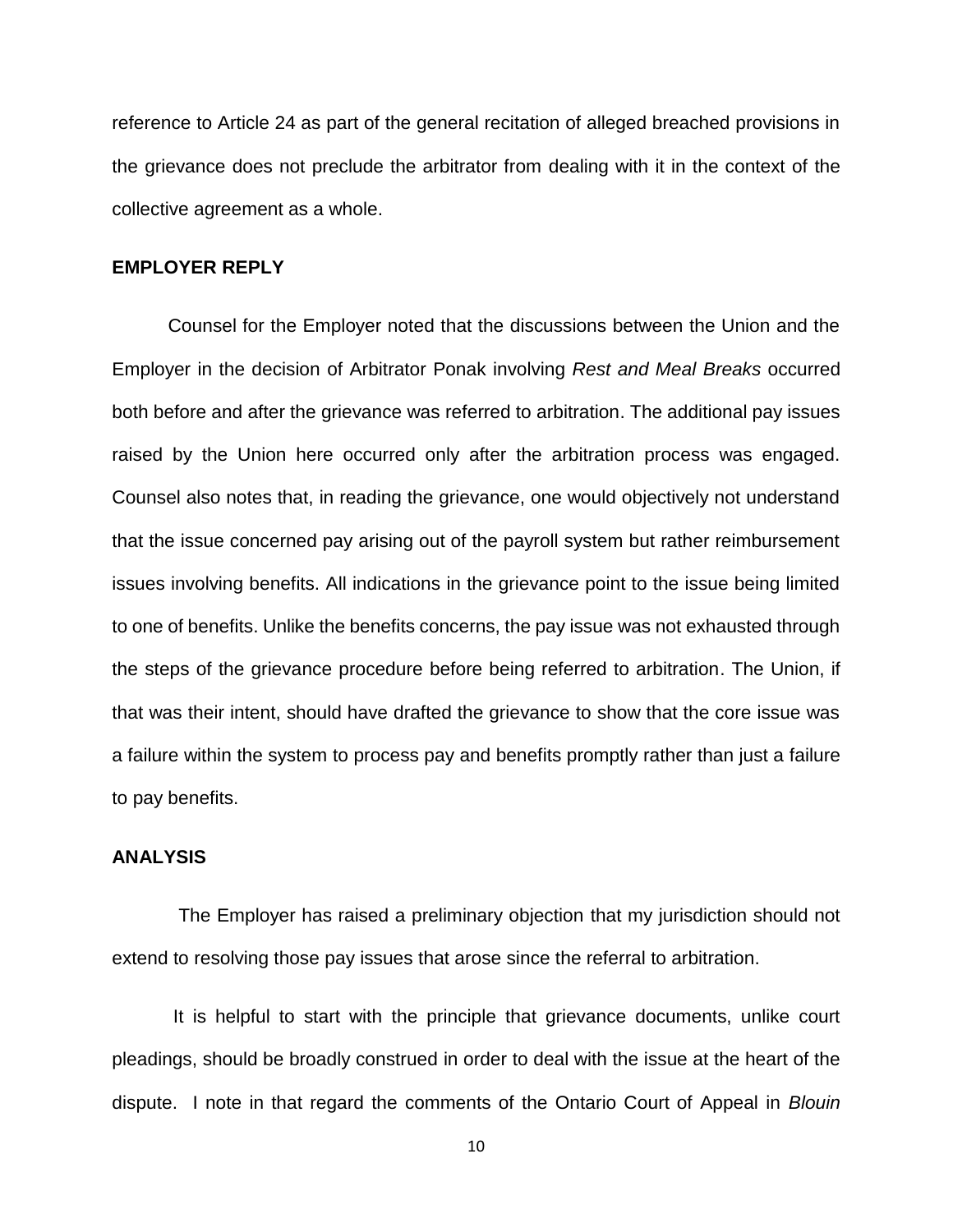*Drywall* (1975) 57 D.L.R. (3d) 199 at 204 (Brooke J.), as cited by Arbitrator Sims in his

Preliminary Award in *UNW v. GNWT (medical centre transportation*) (June 17, 2015) at

p. 9:

"No doubt it is the practice that grievances be submitted in writing and that the dispute be clearly stated, but these cases should not be won or lost on the technicality of form, rather on the merits and as provided in the contract and so the dispute may be finally and fairly resolved with simplicity and dispatch".

He went on to state:

"Certainly, the board is bound by the grievance before it but the grievance should be liberally construed so that the real complaint is dealt with and the appropriate remedy provided to give effect to the agreement provisions".

I also note the comments at p. 11 in the Sims award where a reference is made to *St.* 

*Lawrence College v. CUPE, Local 2107* 238 L.AC. (4th) 263 at para 42:

The foregoing authorities indicate the written grievance is not determinative in defining the full extent of the dispute; but rather in ascertaining the scope of the grievance one is to consider all of the surrounding circumstances, which is a nonexhaustive list of factors that includes the context of which the grievance arises, the relevant discussions of the parties leading up to and in the course of the grievance procedure, as well as an assessment of whether an issue not explicitly identified in writing or even the subject of oral or written dialogue between the parties is nonetheless implicit or inherently joined with the grievance filed, applying a broad prospective in that analysis.

The importance of not broadening the scope of a grievance at arbitration was

addressed by Justice Richard in the June 9, 2011 *UNW v GNWT* decision where an issue

involving union representation was raised for the first time at arbitration:

[22] In my view the internal grievance procedure that the employer and the union have agreed to in the collective agreement must be allowed to work as intended. The newly-raised issue of a breach of union representation rights in May 2007 ought to have been addressed by the timely presentation of such a grievance in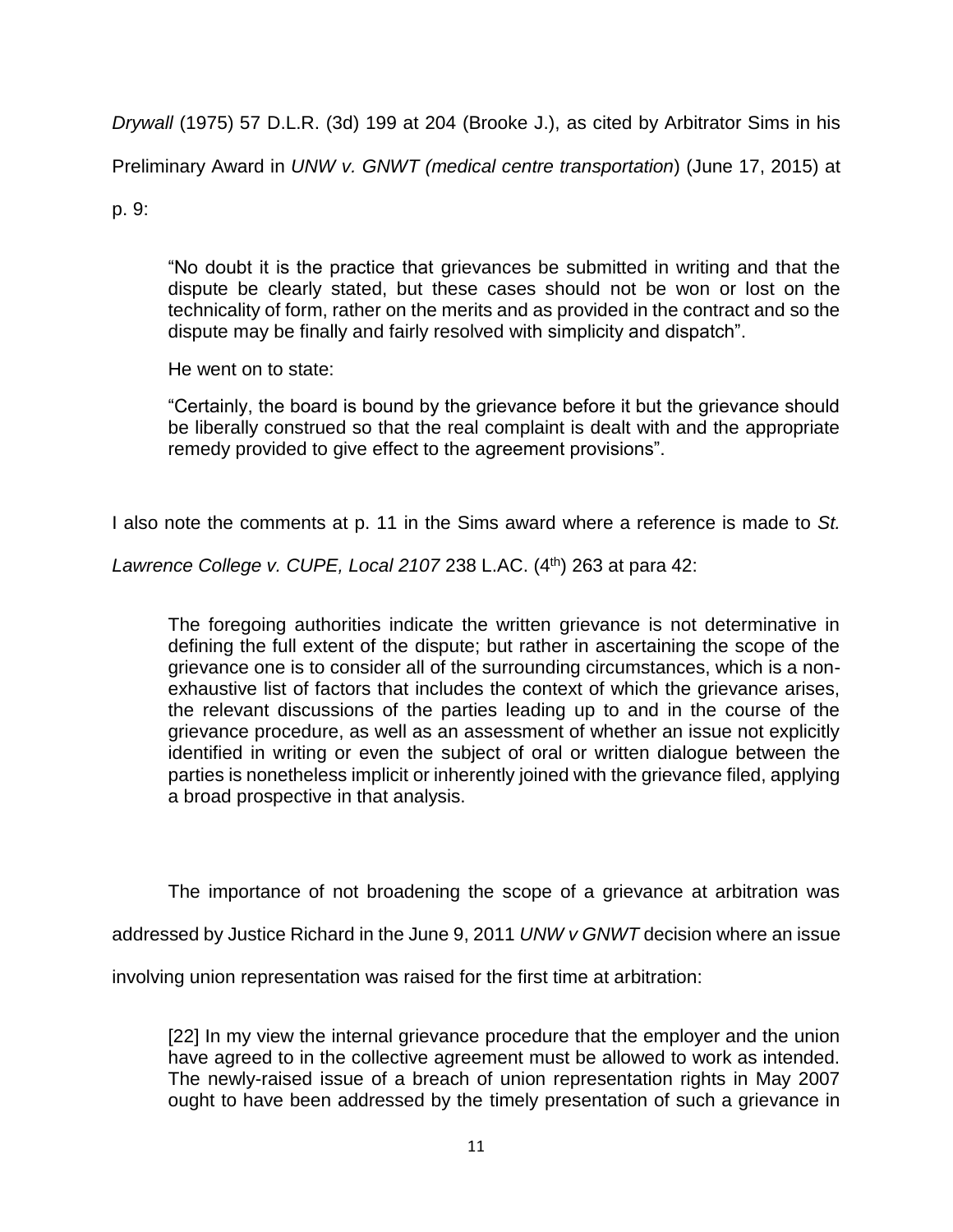the internal grievance procedure (and perhaps resolved by the parties) rather than presenting the grievance, for the first time, directly to the Arbitrator. Under the terms of the collective agreement between the parties, the Arbitrator simply does not have jurisdiction to deal with the newly-raised issue of a breach of Article 37.07(d).

The Employer in my view has a point in arguing that although both pay and benefits do have a compensatory aspect to them, they are nevertheless treated separately within the normal course of the employment relationship. Pay for work performed is a basic precept of the employment relationship. Indeed, article 24 of the collective agreement, entitled "Pay", sets out that employees are entitled to "be paid for services" according to their position and the pay rates set out in the appendices. There is no reference to benefits in article 24, such as moving allowances or dental plans, to cite two examples, in the pay provision. Benefits are separately negotiated items that are dealt with individually under the collective agreement. In addition, I note there was no reference to pay as a standalone issue in the grievance. Indeed, as the Employer pointed out, the Union only mentions "benefits" in their Call Out to the membership:

> *Are you a GNWT employee experiencing problems with benefits, then we want to hear from you! The UNW has an open/active grievance regarding employee benefits.*

*(For more information, see our poster).* 

I agree that it is clearly important, as Justice Richard notes, that the parties try and resolve their dispute through the steps of the grievance procedure and that each side knows the case they have to meet once the matter has been referred to arbitration. On the other hand, a principle that has been stressed through the years is the importance in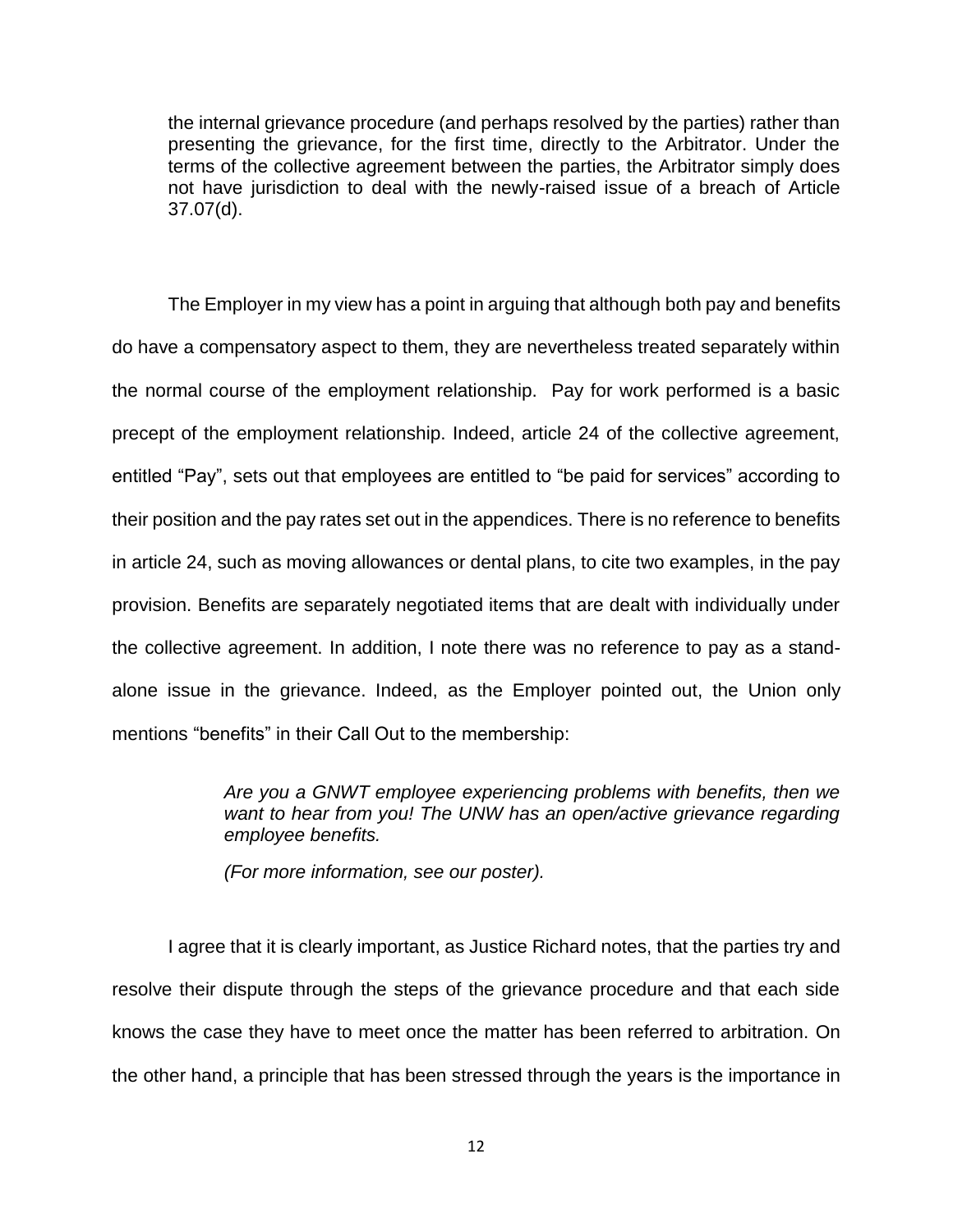the grievance and arbitration process of dealing with the issue at the heart of the dispute. As noted by Arbitrator Stanley in the *Liquid Carbonic Inc*. decision, cited in the Sims award at p. 10, it is important to keep the proceedings flexible but not at the cost of denying the parties the benefit of the grievance procedure.

The main complaint of the Union was articulated by Mr. Avery when he noted that employees were not having their claims processed in a timely manner through the Helpdesk and the Human Resources Department personnel. That in my view is at the core of this dispute. Although pay and benefits are dealt with separately under the collective agreement, there is a sufficient link between the two in this case to fall within the scope of the grievance given that the real issue is one of delayed reimbursement rather than a strict claim for pay that would otherwise fall under article 24, such as a claim for overtime.

The fact that the pay issues arose after the grievance was filed is not a sufficient basis in this particular case to find that the pay issue falls outside the scope of the grievance. A review of the email correspondence demonstrates that the Employer was alive to the issue that there were delays in both pay and benefits as the grievance proceeded towards the arbitration hearing. It would be an error in my view to preclude the pay examples being heard in these proceedings simply because they were raised after the grievance was processed to arbitration. That would undermine the flexibility of the grievance and arbitration process which aims to resolve these kinds of disputes in an expeditious manner.